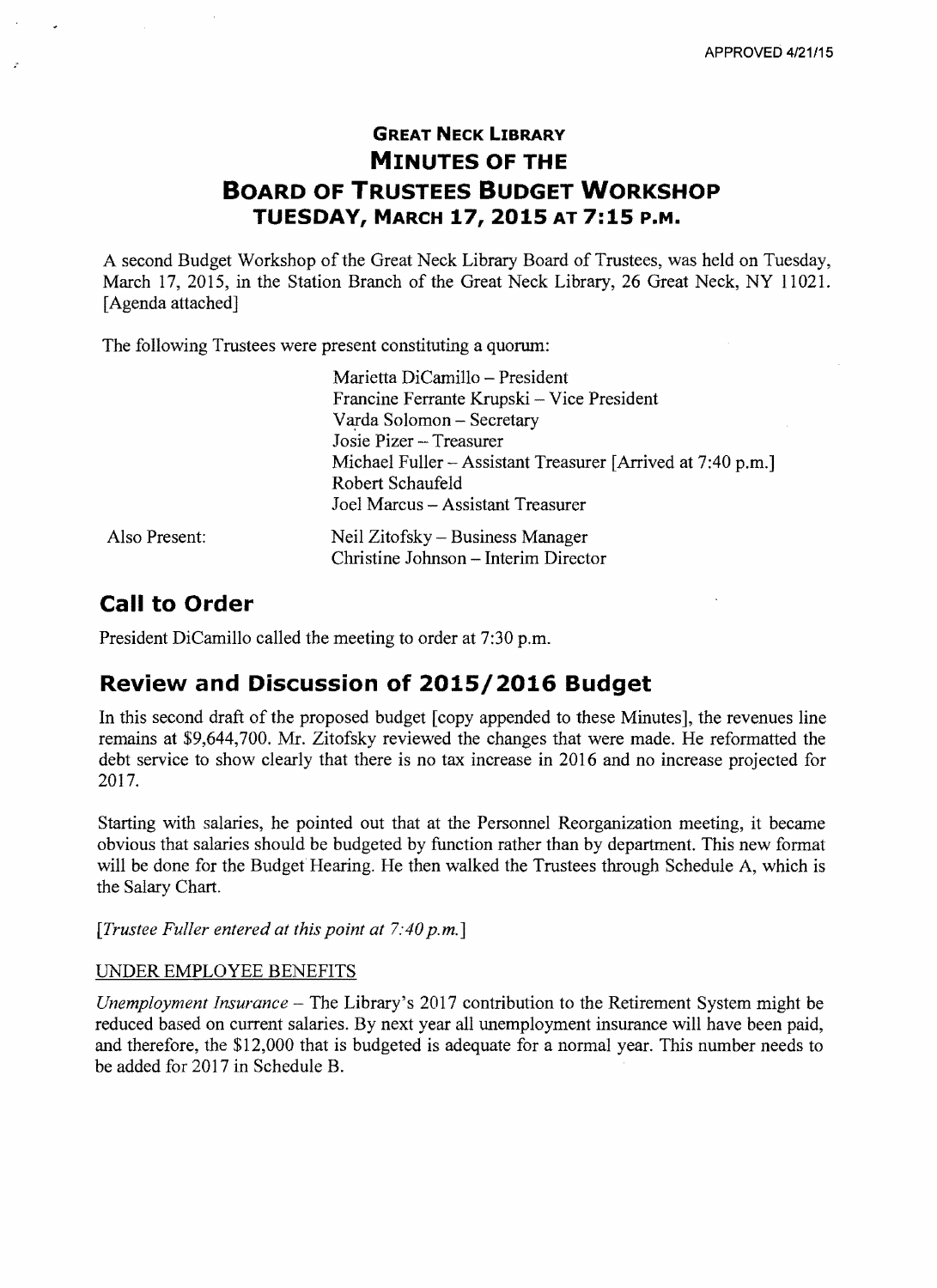### LIBRARY MATERIALS AND PROGRAMS

*Reference Books – The Interim Director stated that some items that were weeded out of the* collection will have to be replaced when the Library reopens. Reference Librarian Irina Zaionts is negotiating good prices with the vendors. Ms. Johnson was asked to let Ms. Zaionts know she was doing a good job.

Trustee Solomon queried the increase in funding for ebooks when Main is reopened.

*Newspapers on Microfilm* – This budget line was reduced as the Great Neck newspapers will be the only newspapers on microfilm because of our historical collection.

*Computer Software* Trustee Fuller stated that more licenses and terminals will be required when the Library reopens. This budget line will require adjustment. President DiCamillo asked for a listing of all computer equipment and software be sent to Trustee Schaufeld, who chairs the Technology/Website Committee, before the next Technology Committee meeting. She also requested that a budget item be included for an **IT** person who would be responsible for inventory control.

*NLS Support* – There are no additional funds in the budget line except the \$47,700 for the fiscal year ending June 2016. President DiCamillo stated that this line should be increased to put in place a plan for a courier service to pick up books at NLS.

*SAT Prep Program* – To be reevaluated.

#### LIBRARY OPERATIONS

*E-Commerce Fees* - which gives patrons the opportunity to pay their fines online is to be reevaluated and perhaps to investigate the Library charging a fee to users of this service.

*Newsletter & Printing* – The budget for newsletter printing and mailing seems enormous. It was suggested that when patrons are renewing their library cards they could be given the option of receiving their newsletter by email.

*Election Expenses* - The Business Manager was asked to provide a schedule of the specific breakout of the items on this line.

*BUilding Operations* - The Business Manager explained that we might see a 25% savings in utility bills because of the renovation at Main - the roof, windows, etc. President DiCamillo asked to see the schedules for all the utility services and snow removal.

#### OTHER USES

Business Manager Zitofsky suggested using the of \$499,500 surplus to put into a fund to retire the debt early, \$440,000 to be used for the fire/sprinkler system, and \$250,000 to be allocated to the Automated Library Fund, with \$80,000 for Sierra; \$38,500 for Inn Reach Subscription; \$4,000 for Cloud Backup; and \$47,000 for Reporter and Decision Centre. President DiCamillo recommended that this be reviewed by the Technology Committee but not to be earmarked to the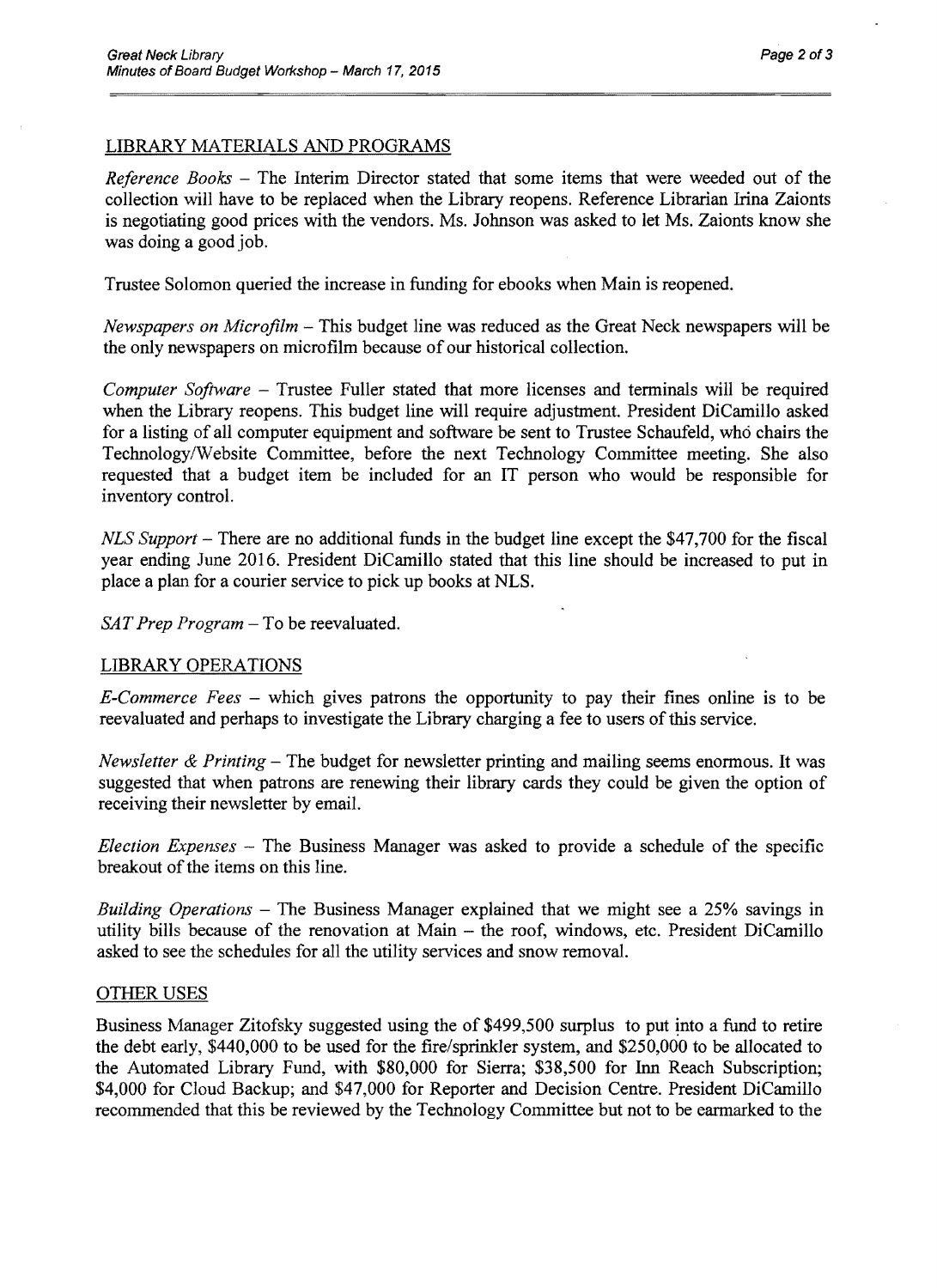suggestions here. There was no allocation for servers and she is not sure that sufficient funds were allotted to the Automated fund and she needs to get a solid process of what we want to do.

Trustee Solomon suggested including \$1,000 in the budget for the grand reopening of Main which seemed to be a good idea to everyone. This will be taken out of the Main Building and Special Services fund

### CONSTRUCTION BUDGET

President DiCamillo inquired regarding an update on the money that was bequeathed to the Great Neck Library and was told that an institution had come forward to claim \$3,000 from the estate that was owing to them.

*Public Comment: Karen Rubin and Dan Lidgett - Great Neck News* 

### **Open Time**

Speaking: Karen Rubin - BZA Meeting.

President DiCamillo, in response to this question, informed the meeting that the Library was bumped from the BZA March 4<sup>th</sup> Hearing as the BZA required the Library to provide more documentation. They will be meeting tomorrow and four Trustees and the Interim Director will be in attendance. The servers are still in the Main building because of the permit situation with the Town. Verizon is working at the Main Building today and the electrician will be coming tomorrow. The asbestos abatement is 90% done and cannot be completed until the servers are removed from the building.

Interim Director Johnson invited the Trustees to take a look at the pictures of the interior work being done on the building on the Library's website via Flicker.

### **Adjournment**

The meeting was adjourned at 9:05 p.m. on motion by Michael Fuller and seconded by Josie Pizer.

Respectfully submitted,

Varda Solomon Secretary – Board of Trustees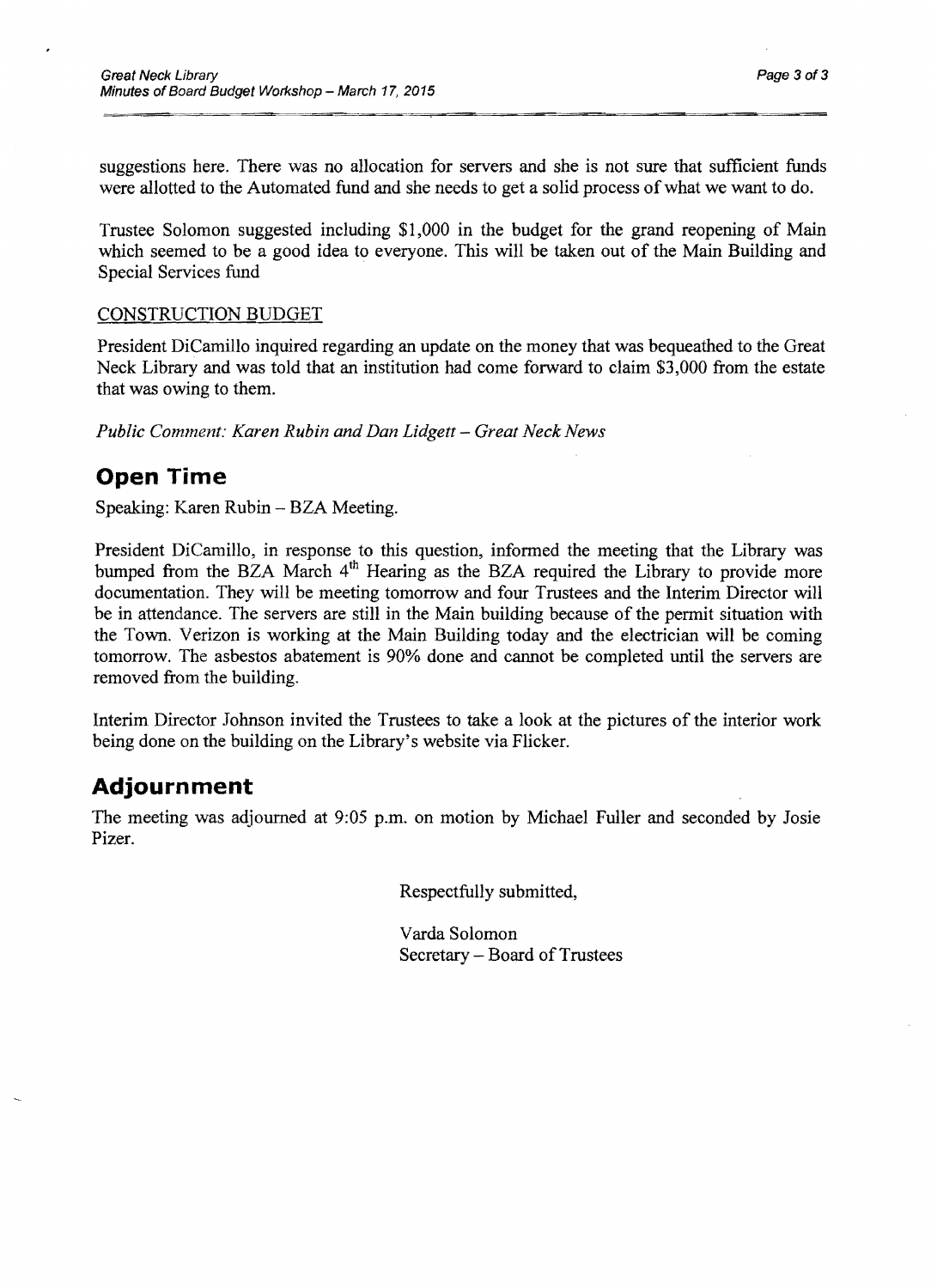### **GREAT NECK LIBRARY**

# **BOARD OF TRUSTEES BUDGET WORKSHOP Tuesday, March 17,2015 7:30 p.m.**

### **Station Branch Library**

26 Great Neck Road, Great Neck, NY 11021

# **AGENDA**

Call to Order

Review & Discussion of 2nd Draft of Proposed 2015/2016 Library Budget

Open Time

Members of the public may speak to any item pertaining to the **Budget** for no more than 3 minutes during Open Time. Please wait until the President recognizes you for discussion.

Adjournment